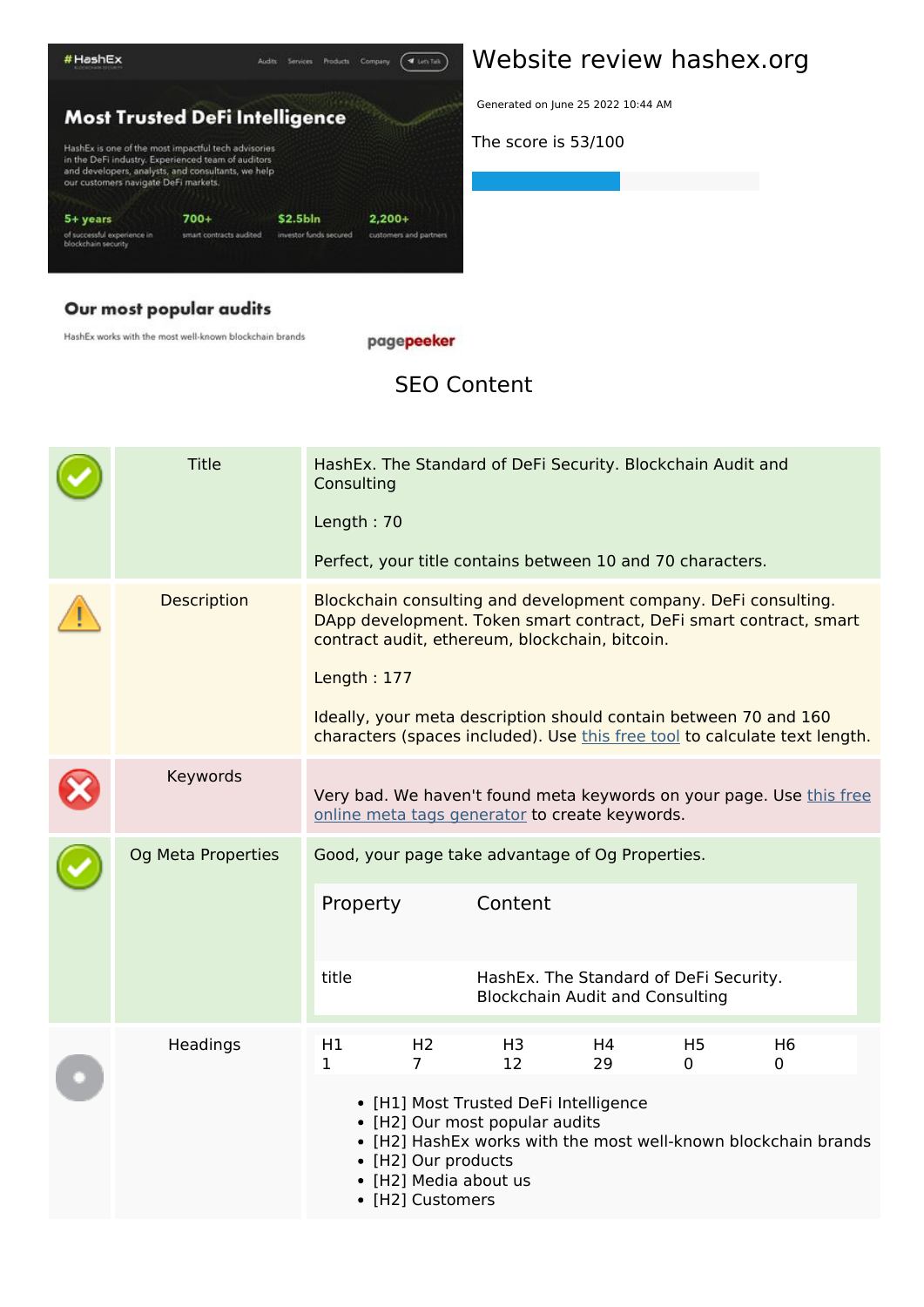#### **SEO Content**

- [H2] Frequently Asked Questions
- [H2] Let's Work Together! Write now.
- [H3] Interested in learning more about security auditing with Hashex?
- [H3] Leadership team
- [H3] Do you want to join the HashEx Team?
- [H3] Audits
- [H3] Development
- [H3] Testing
- [H3] Audits
- [H3] Chains
- [H3] Types of Audits
- [H3] Products
- [H3] Services
- [H3] Company
- $\bullet$  [H4] 5+ years
- $\bullet$  [H4] 700+
- $\cdot$  [H4] \$2.5bln
- $\cdot$  [H4] 2,200+
- [H4] Trader Joe's Case Analysis: Why Multi-Auditing of DeFi Projects is Important
- [H4] Critical \$20M SafeMoon vulnerability? Project devs say no cause for alarm
- [H4] Security of a Startup's Code Is a Vital Consideration Here's Why
- [H4] Hard Forks in Cryptocurrencies: Instrument to Solve Problems or Create Dilemma?
- [H4] Interview: Why hackers continue to hit DeFi protocols, solutions
- [H4] How HashEx Is Helping Secure The DeFi Industry Through Smart Contracts Auditing
- [H4] How to Reduce Number of Risks During Fork?
- [H4] DMITRY MISHUNUN
- [H4] KSENIA BORODULINA
- [H4] GLEB ZYKOV
- [H4] OLGA ORTEGA
- [H4] ALEXEY BELOZERTSEV
- [H4] NATALYA ZINOVICH
- [H4] What is the process of an audit?
- [H4] What types of contracts does HashEx audit?
- [H4] What languages does HashEx audit?
- [H4] What blockchains does HashEx work with?
- [H4] Does a passed audit mean that the project is safe?
- [H4] How to read a HashEx audit report?
- [H4] What separates a HashEx audit from any other one?
- [H4] What types of contracts does HashEx develop?
- [H4] What is the development process?
- [H4] What else does HashEx Develop?
- [H4] How does HashEx test smart contracts?
- [H4] What testing tools does HashEx use?

Images We found 49 images on this web page.

45 alt attributes are empty or missing. Add alternative text so that search engines can better understand the content of your images.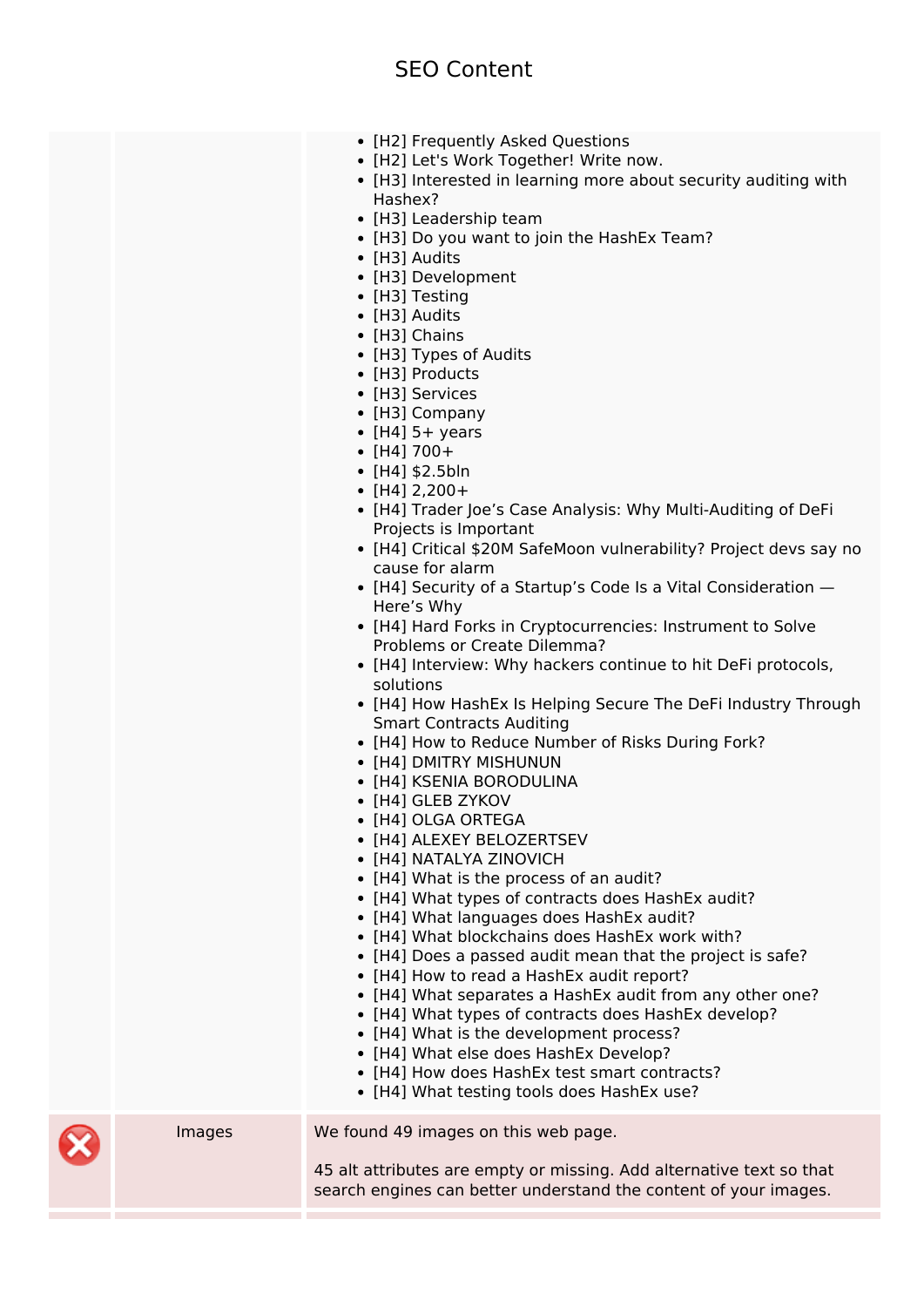#### **SEO Content**

|    | <b>Text/HTML Ratio</b> | Ratio: 12%<br>This page's ratio of text to HTML code is below 15 percent, this means<br>that your website probably needs more text content. |
|----|------------------------|---------------------------------------------------------------------------------------------------------------------------------------------|
|    | Flash                  | Perfect, no Flash content has been detected on this page.                                                                                   |
| IХ | <b>Iframe</b>          | Too Bad, you have Iframes on the web pages, this mean that content<br>in an Iframe cannot be indexed.                                       |

#### **SEO Links**

|  | <b>URL Rewrite</b>                | Good. Your links looks friendly!                          |
|--|-----------------------------------|-----------------------------------------------------------|
|  | Underscores in the<br><b>URLs</b> | Perfect! No underscores detected in your URLs.            |
|  | In-page links                     | We found a total of 49 links including 0 link(s) to files |
|  | <b>Statistics</b>                 | External Links: noFollow 0%                               |
|  |                                   | External Links: Passing Juice 14.29%                      |
|  |                                   | Internal Links 85.71%                                     |

## **In-page links**

| Anchor                            | <b>Type</b> | Juice         |
|-----------------------------------|-------------|---------------|
| <b>Smart Contract Audit</b>       | Internal    | Passing Juice |
| <b>Chains</b>                     | Internal    | Passing Juice |
| <b>Types of Audits</b>            | Internal    | Passing Juice |
| <b>Smart Contract Development</b> | Internal    | Passing Juice |
| <b>Blockchain consulting</b>      | Internal    | Passing Juice |
| Blockchain risk analysis          | Internal    | Passing Juice |
| <b>Blockchain Integration</b>     | Internal    | Passing Juice |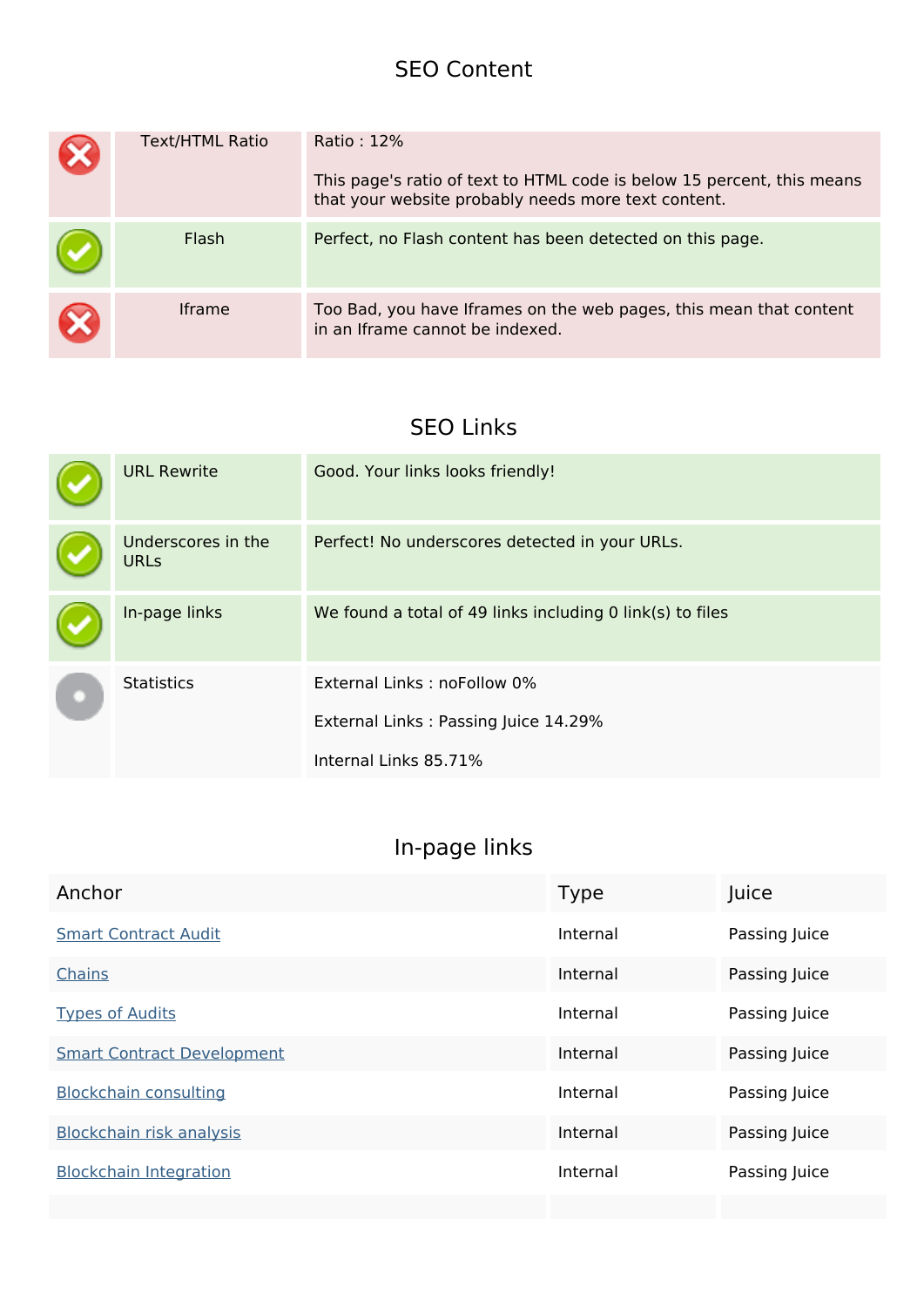## **In-page links**

| <b>Blockchain developer</b> | Internal | Passing Juice |
|-----------------------------|----------|---------------|
| AnalytEx                    | Internal | Passing Juice |
| CryptEx                     | Internal | Passing Juice |
| <b>Online ABI Encoder</b>   | Internal | Passing Juice |
| <b>Paper Wallet</b>         | Internal | Passing Juice |
| About us                    | Internal | Passing Juice |
| <b>Careers</b>              | Internal | Passing Juice |
| <b>Customers</b>            | Internal | Passing Juice |
| <b>Partners</b>             | Internal | Passing Juice |
| <b>Blog</b>                 | Internal | Passing Juice |
| <b>FAQ</b>                  | Internal | Passing Juice |
| Contact us                  | Internal | Passing Juice |
| Request a Quote             | Internal | Passing Juice |
| <b>Request an Audit</b>     | Internal | Passing Juice |
| <b>View all Products</b>    | Internal | Passing Juice |
| <b>Read article</b>         | External | Passing Juice |
| <b>Read article</b>         | External | Passing Juice |
| <b>Read article</b>         | External | Passing Juice |
| <b>Read article</b>         | External | Passing Juice |
| <b>Read article</b>         | External | Passing Juice |
| <b>Read article</b>         | External | Passing Juice |
| <b>Read article</b>         | External | Passing Juice |
| <b>Privacy Policy</b>       | Internal | Passing Juice |
| <b>Cookie Policy</b>        | Internal | Passing Juice |
| <b>BSC</b>                  | Internal | Passing Juice |
| Fantom                      | Internal | Passing Juice |
| Solana                      | Internal | Passing Juice |
| Avalanche                   | Internal | Passing Juice |
|                             |          |               |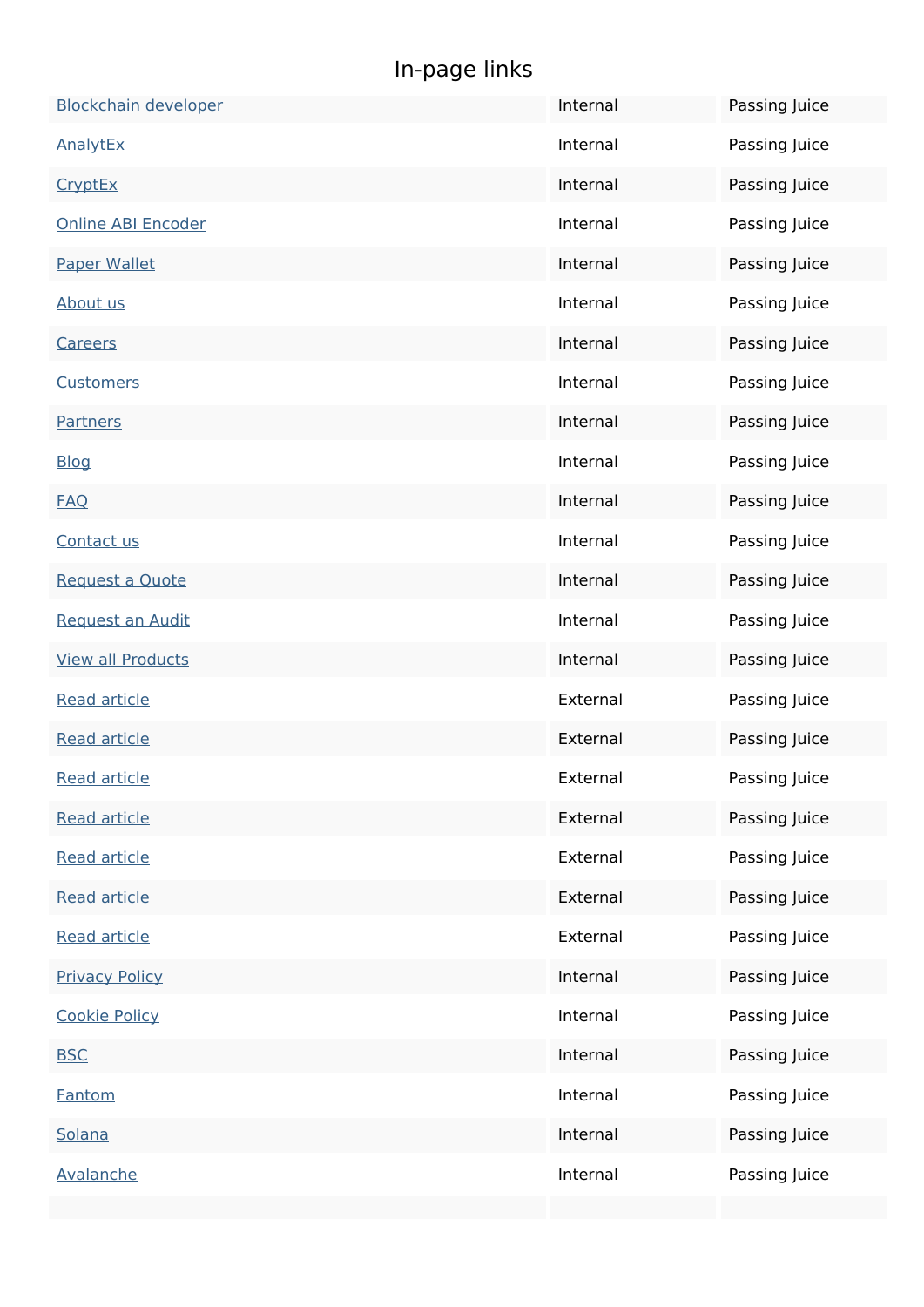## **In-page links**

| <b>Aurora</b>                    | Internal | Passing Juice |
|----------------------------------|----------|---------------|
| Polygon                          | Internal | Passing Juice |
| <b>Gnosis Chain</b>              | Internal | Passing Juice |
| <b>NFT</b> audit                 | Internal | Passing Juice |
| <b>Staking audit</b>             | Internal | Passing Juice |
| Stablecoin audit                 | Internal | Passing Juice |
| DApp audit                       | Internal | Passing Juice |
| <b>DEX</b> audit                 | Internal | Passing Juice |
| <b>RFI token audit</b>           | Internal | Passing Juice |
| BabyToken audit                  | Internal | Passing Juice |
| Farm audit                       | Internal | Passing Juice |
| DAO audit                        | Internal | Passing Juice |
| erc20, erc721, erc1155 audit     | Internal | Passing Juice |
| Marketplace, auction, game audit | Internal | Passing Juice |

## **SEO Keywords**

|  | Keywords Cloud | smart from audits <b>hashex</b> security contracts |
|--|----------------|----------------------------------------------------|
|  |                | team work audit blockchain                         |

## **Keywords Consistency**

| Keyword   | Content | Title | Keywords | Description | Headings |
|-----------|---------|-------|----------|-------------|----------|
| hashex    | 61      |       | ×        | ×           |          |
| team      | 36      | ×     | ×        | ×           |          |
| audit     | 36      |       | ×        |             |          |
| contracts | 20      | ×     | ×        | ×           |          |
| audits    | 18      | ×     | ×        | ×           |          |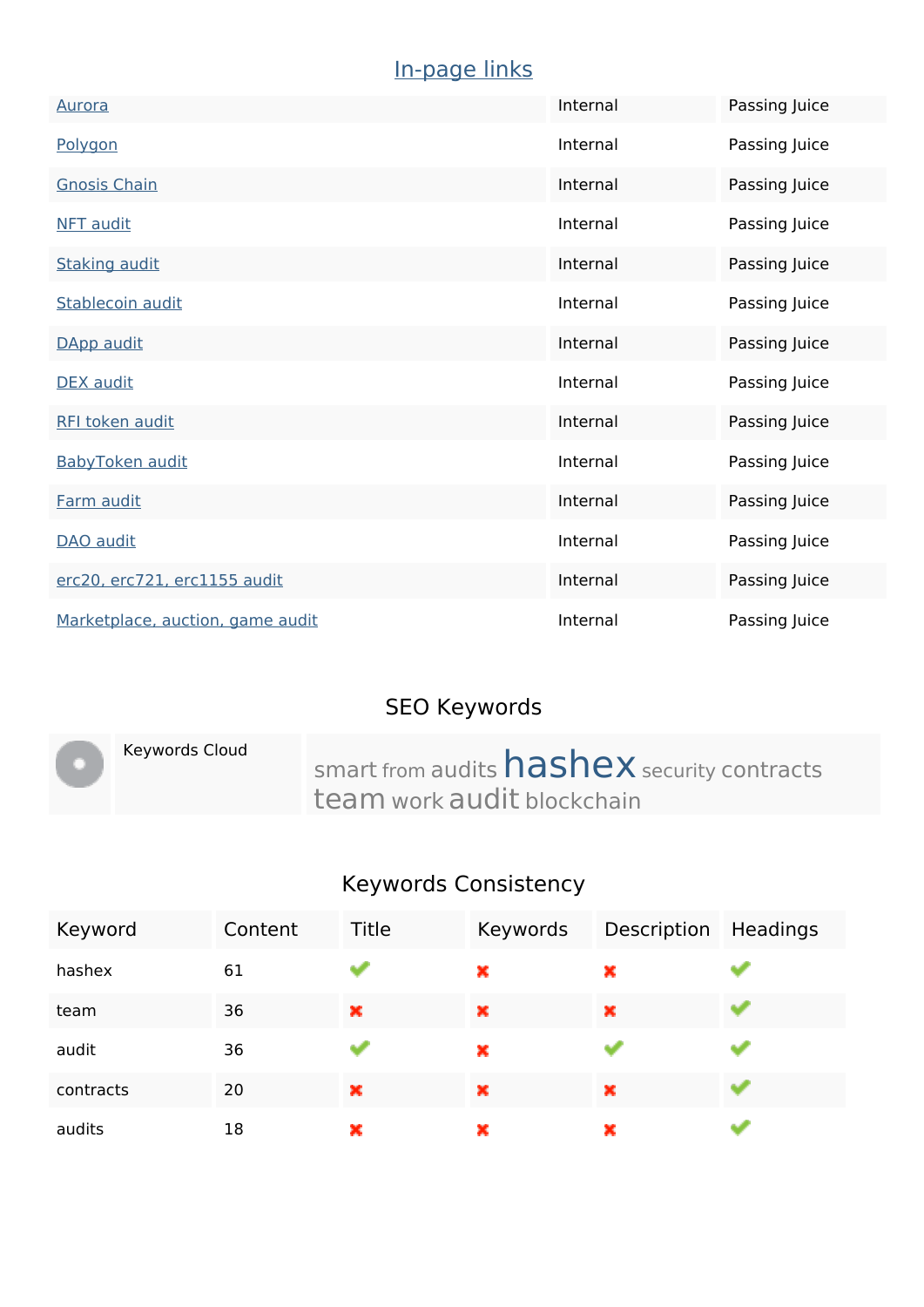## **Usability**

| Url          | Domain: hashex.org<br>Length: $10$                                                                                          |
|--------------|-----------------------------------------------------------------------------------------------------------------------------|
| Favicon      | Great, your website has a favicon.                                                                                          |
| Printability | We could not find a Print-Friendly CSS.                                                                                     |
| Language     | You have not specified the language. Use this free meta tags generator<br>to declare the intended language of your website. |
| Dublin Core  | This page does not take advantage of Dublin Core.                                                                           |

#### **Document**

| Doctype                | HTML <sub>5</sub>                                                                                                                                                                                                                                                       |  |  |
|------------------------|-------------------------------------------------------------------------------------------------------------------------------------------------------------------------------------------------------------------------------------------------------------------------|--|--|
| Encoding               | Perfect. Your declared charset is UTF-8.                                                                                                                                                                                                                                |  |  |
| <b>W3C Validity</b>    | Errors: 37<br>Warnings: 1                                                                                                                                                                                                                                               |  |  |
| <b>Email Privacy</b>   | Warning! At least one email address has been found in the plain text.<br>Use free antispam protector to hide email from spammers.                                                                                                                                       |  |  |
| <b>Deprecated HTML</b> | Great! We haven't found deprecated HTML tags in your HTML.                                                                                                                                                                                                              |  |  |
| <b>Speed Tips</b>      | Excellent, your website doesn't use nested tables.<br>Too bad, your website is using inline styles.<br>×<br>Great, your website has few CSS files.<br>Too bad, your website has too many JS files (more than 6).<br>×<br>Perfect, your website takes advantage of gzip. |  |  |